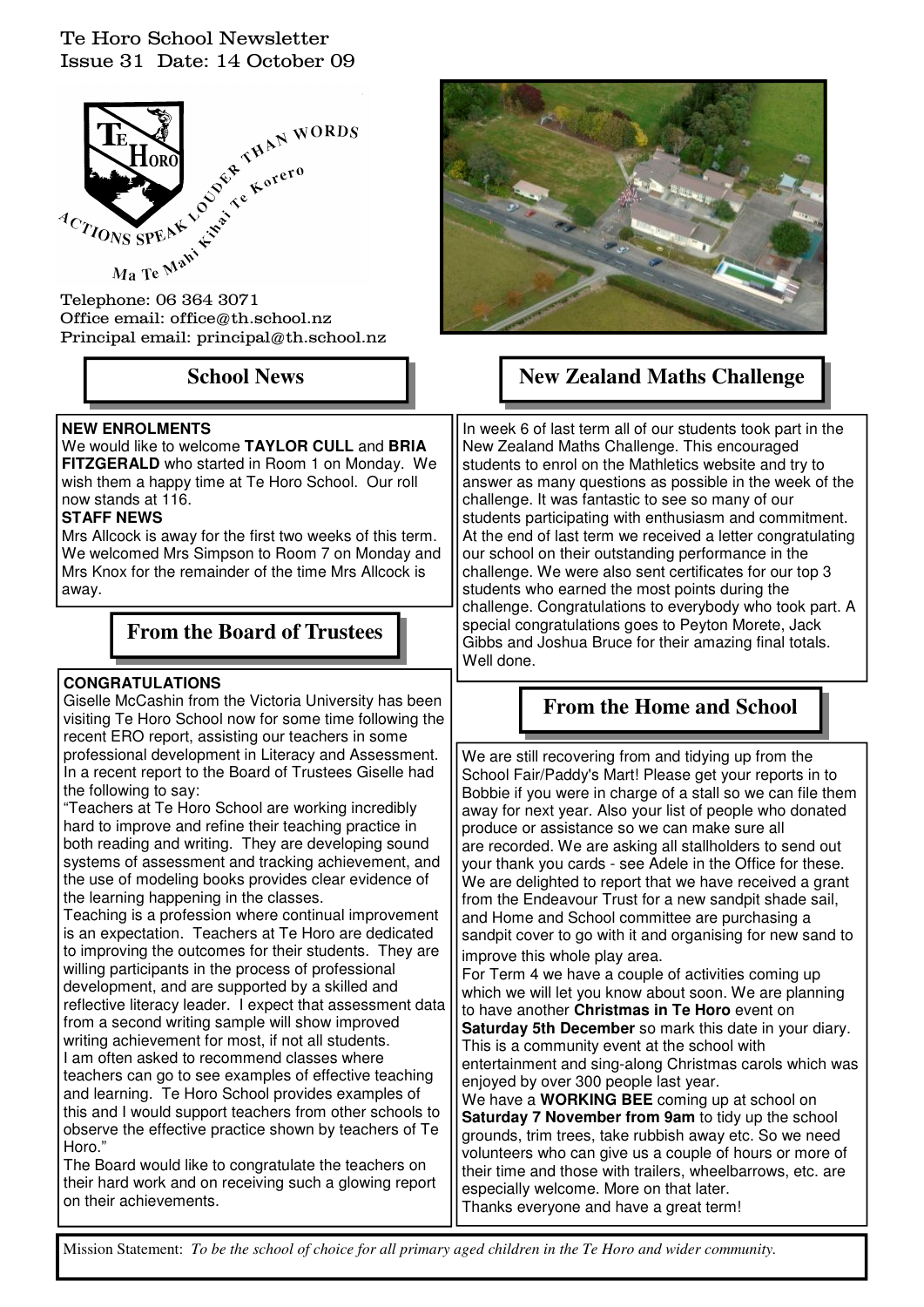### **Coming Events**

| 17 October                 | Quiz Night. Yr 6 camp fundraiser                                |
|----------------------------|-----------------------------------------------------------------|
| 19 October                 | The Dominion Post 2009 New Cruise                               |
| 20 October                 | Challenge<br>Suzanne Prentice Concert Southwards                |
|                            | Theatre, 7:30pm                                                 |
| 21 October                 | School Photographs 9:00am                                       |
| 22 October                 | Year 6 camp desk sale                                           |
|                            | Board of Trustees meeting 7:30pm                                |
|                            | in the Board Room                                               |
| 23 October<br>27 October   | Otaki School Touch Tournament                                   |
|                            | Postponement date for Touch<br>Tournament                       |
|                            | Showcase heats start                                            |
| 30 October                 | Horowhenua Blue Light Young Cyclist                             |
|                            | of the Year 2009                                                |
| 3 November                 | School Discos                                                   |
| 7 November                 | Working Bee 9:00am kick off                                     |
| 11 November                | Flower Day and Ag Night                                         |
|                            | School closes at 12:30pm                                        |
|                            |                                                                 |
| 17 November                | Otaki School Run Jump Throw                                     |
| 20 November                | Postponement date for RJT                                       |
| 18 November                | <b>Showcase Finals</b>                                          |
| 25 November<br>26 November | Soiree Rehearsal-Bridge Lodge-All day                           |
|                            | Soiree-2 performance 1:30pm &<br>6:30pm                         |
|                            | Board of Trustees meeting 7:30pm in                             |
|                            | the Board Room                                                  |
| 5 December                 | Christmas in Te Horo                                            |
|                            | 7-10 December City Experience Camp for Year 6's                 |
| 9-11 December Year 5 camp  |                                                                 |
| 15 December<br>16 December | Prizegiving 6:30pm                                              |
| 17 December                | Choir singing at Coastlands<br>Board of Trustees meeting 7:30pm |
|                            | in the Board Room                                               |
| 18 December                | End of term 4<br>School closes at 12:00pm                       |

# **School Photos**

School Photos will be taken next **Wednesday 21st October,** starting at 9:00am.

Team photos will be taken of **NETBALL, HOCKEY, SOCCER and CHOIR.** Uniforms will be issued on the day. Please can footwear be a priority this year. We would like children to bring their trainers and socks to school on Tuesday so we know that the teams will be correctly attired. We are hoping to start team photos at 9:30am and would like the coaches in these photos as well please. If you cannot attend please let the School Office know. Bar coded order envelopes were sent home last term. Please ensure these are back to the School Office before Tuesday 20th October.

# **Music Fees**

Accounts were sent home last term as a reminder of fees owing. Please could these fees be paid as soon as possible. If you are not sure if you owe music fees please contact the School Office on 364 3071. Many thanks.

# **Year 6 camp Quiz Night**

#### QUIZ NIGHT QUIZ NIGHT QUIZ NIGHT HURRY HURRY HURRY

 This Saturday night is Quiz night. Get your team of eight sorted for a fun filled evening. Starts at 7.30pm BYO Spot prizes Te Horo Community Hall Contact Te Horo School 364 3071 or Stacey 364 3359

# **Happenings**

### **Year 6 Desk Sale - Thursday 22nd October - lunchtime**

Yes it is Desk Sale time again. The Year 6's will be bringing out their desks, and piling them with goodies for everyone to buy. It is a fundraising activity for their camp but regarded as a favourite by the whole school. They will be selling cakes and biscuits, popcorn, sweets, drinks, books, toys, clothes - anything really. We have a limit of \$5 on the amount the children can bring but of course they do not have to bring this much. We put this limit on after a child bought \$50 along to a desk sale several years ago!!!!!

### **Showcase**

It is that time again. The annual Te Horo School Talent Quest!!!! Showcase is an obligatory activity (sounds better than compulsory doesn't it?) for all children in the Senior School - Year 4, 5 and 6, - but children from the Junior classes are also encouraged to enter. The closing date for Junior entries is Monday 19th October. The heats are held in the lunchtimes of Weeks 3, 4 and 5 with the **Showcase Finals on the afternoon of Wednesday 18th November** to which you are all warmly invited. We appreciate your support and encouragement with costumes, props, backdrops and make up, and of course with the quality of the performance. The singers are encouraged to find backing tapes to their songs if at all possible. A programme of the lunchtime concerts will be sent home in Week 2.

# **School Discos-Tuesday 3rd November**

How exciting!!!! Junior Disco 4.00 until 5.30pm. Senior Disco 6.00 - 8pm. We haven't decided the theme yet but will tell you in next week's newsletter.

### **Suzanne Prentice**

The choir plus some very keen Year 4's are off to Southwards Theatre on Tuesday 20th October to sing along with other schools on the Kapiti Coast, with Suzanne Prentice. This is always an entertaining and fun concert and Suzanne is wonderful with the audience and the children. Tickets available from Coastlands Information Kiosk.

We will be leaving school by bus at 8.55am for the rehearsal at Southwards. Please don't be late as we will go without you as time is of the essence. The cost of the bus will be \$3:00 per child. Please send this to school via the clown's mouth or if you run a school account Mrs Neville will charge the money to that.